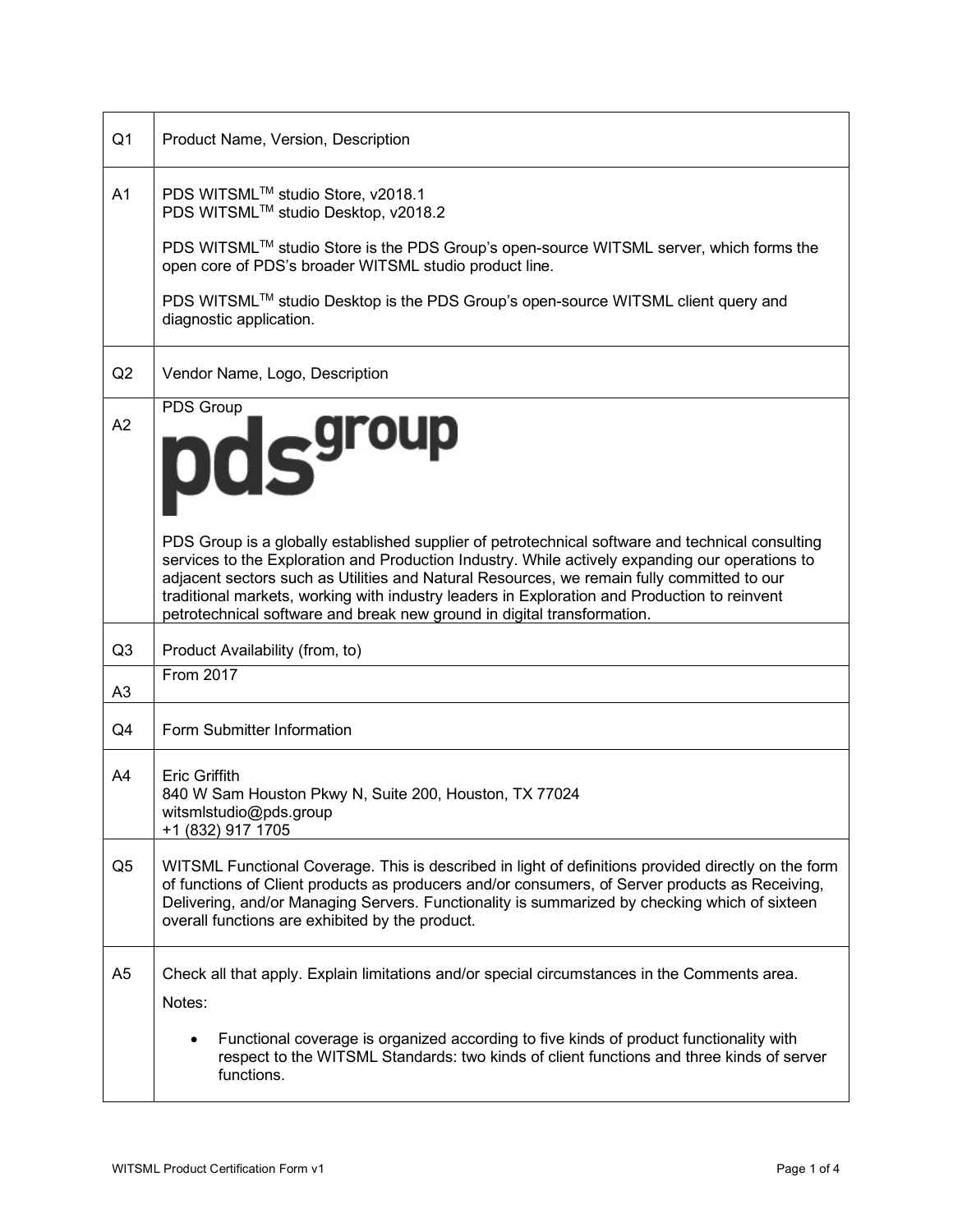| $\bullet$ | A product may exhibit multiple kinds of functionality.                                                                                                                                                                                                                                                                                                                                                                                          |
|-----------|-------------------------------------------------------------------------------------------------------------------------------------------------------------------------------------------------------------------------------------------------------------------------------------------------------------------------------------------------------------------------------------------------------------------------------------------------|
| $\bullet$ | The terms client and server are used here exclusively with respect to the WITSML Server<br>API interfaces. Clients issue requests to servers. Servers receive and respond to requests<br>from clients.                                                                                                                                                                                                                                          |
| $\bullet$ | Behaviors for products that do not use the WITSML Server API are classified in an<br>analogous manner.                                                                                                                                                                                                                                                                                                                                          |
|           | The five product classifications of WITSML functional coverage are:                                                                                                                                                                                                                                                                                                                                                                             |
|           | <b>Client Products</b>                                                                                                                                                                                                                                                                                                                                                                                                                          |
|           | 1. WITSML Producer Client -- a product that generates or otherwise obtains data that is<br>formulated as WITSML object instances and sent to a WITSML Server to be incorporated<br>in that server's data population. Examples of such products include products that pick up<br>real-time data from sensor devices, format it, and send it to a server; and products that<br>extract data from data stores, format it, and send it to a server. |
|           | 2. WITSML Consumer Client -- a product that issues requests for data as queries of<br>subscriptions to a WITSML Server and then receives data as query responses or<br>subscription publications. Examples of such products include products that acquire data<br>from a server, possibly reformat it, and delivery it to an application program or viewer<br>utility.                                                                          |
| 1&2.      | Products the exhibit combined Producer and Consume Client functions may be<br>application programs that operate directly on a WITSML Server, such as a mudlogging<br>application or a pore pressure analysis application.                                                                                                                                                                                                                       |
|           | <b>Server Products</b>                                                                                                                                                                                                                                                                                                                                                                                                                          |
|           | 3. WITSML Receiving Server -- a product that performs WITSML Server functions in general<br>and, in particular, acquires data from external sources. Data acquisition may be through<br>WITSML API interfaces or other mechanisms.                                                                                                                                                                                                              |
| 4.        | WITSML Delivering Server -- a product that performs WITSML Server functions in general<br>and, in particular, delivers data to external destinations. Data delivery may be through<br>WITSML API interfaces or other mechanisms.                                                                                                                                                                                                                |
| 5.        | WITSML Managing Server -- a product that performs WITSML Server functions in general<br>and, in particular, supports requests from authorized client applications to augment<br>(extend), modify, or delete (part or all) WITSML object instances.                                                                                                                                                                                              |
| 3&4.      | The general understanding and expectation is that a product characterized as a WITSML<br>Server supports both Receiving and Delivering Server functionality.                                                                                                                                                                                                                                                                                    |
|           | 3&4&5. The addition of Managing Server functionality allows a WITSML Server product to do<br>more than store and forward data, such as supporting data quality management client<br>applications that help ensure the integrity and quality of data content in a Server data<br>population.                                                                                                                                                     |
|           | <b>General Functions</b>                                                                                                                                                                                                                                                                                                                                                                                                                        |
|           | 6. Virtually all products associated with the WITSML Standards will issue and/or process<br>WITSML Server General Functions to determine the capabilities and version of a server                                                                                                                                                                                                                                                               |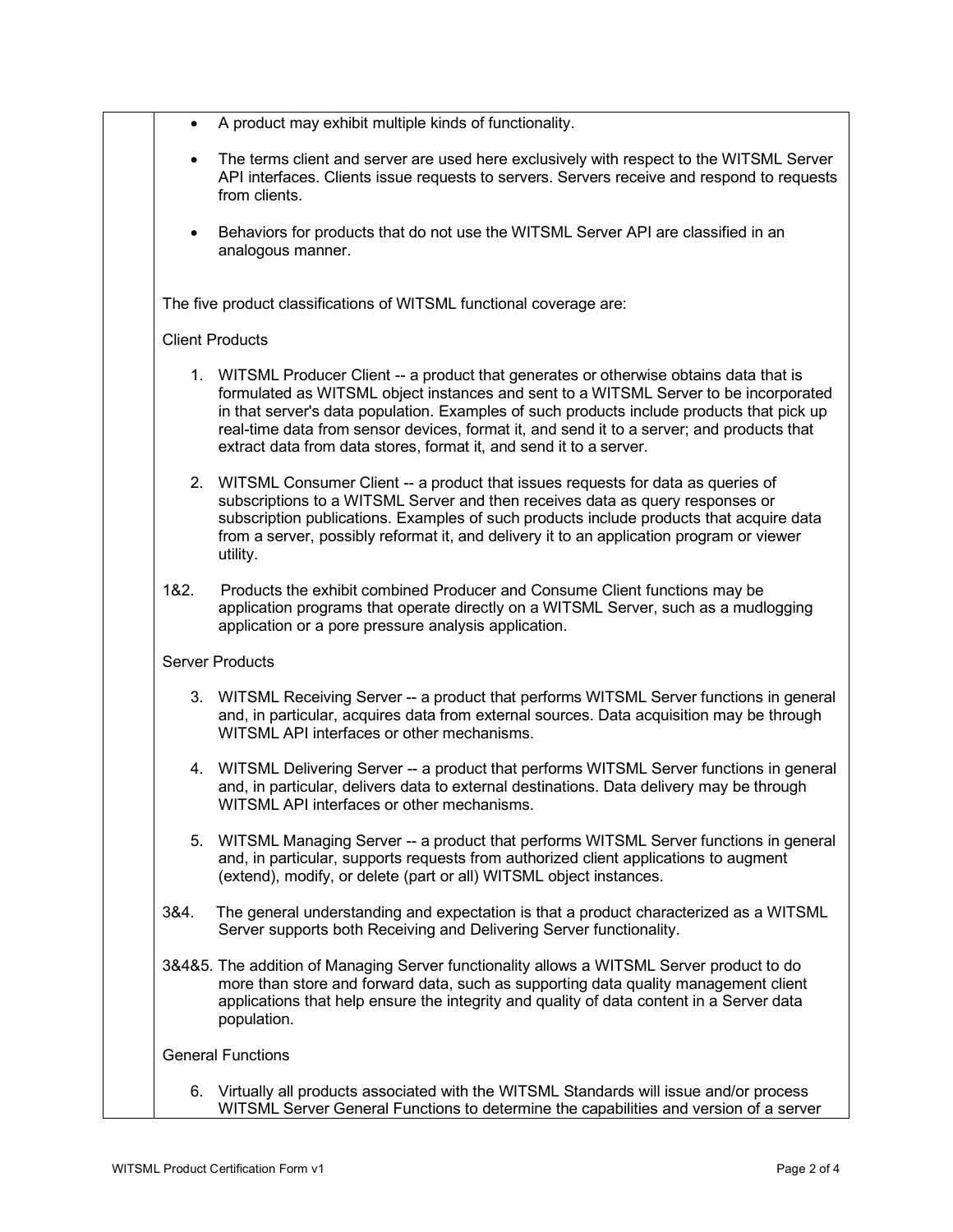| product.                                                                                                                                                                                                                                               |
|--------------------------------------------------------------------------------------------------------------------------------------------------------------------------------------------------------------------------------------------------------|
| 1. WITSML Producer Client A product that (generates and) sends WITSML object instances to a<br>destination process:                                                                                                                                    |
| 1a [X ] Sends to a WITSML Server using AddToStore interface<br>1b [ ] Otherwise                                                                                                                                                                        |
| 2. WITSML Consumer Client A product that requests and receives WITSML data from a source<br>process:                                                                                                                                                   |
| 2a [X ] Queries a WITSML Server using GetFromStore interface<br>2b [ ] Subscribes to a WITSML Server using Publish interface<br>1 Otherwise<br>$2c$ [                                                                                                  |
| 3. WITSML Receiving Server A product that performs the WITSML Server interfaces and receives<br>data from source processes:                                                                                                                            |
| 3a [X ] Receives WITSML object instances via AddToStore interface<br>3b [ ] Otherwise receives WITSML object instances<br>Receives non-WITSML form data treated as if it were WITSML<br>$3c$ $\lceil$<br>object instances or a virtual equivalent      |
| 4. WITSML Delivering Server A product that performs the WITSML Server interfaces and delivers<br>data to destination processes:                                                                                                                        |
| 4a [X] Delivers WITSML data in response to queries via GetFromStore<br>interface                                                                                                                                                                       |
| ] Publishes WITSML data in response to subscriptions via the Publish interface<br>4b [<br>1 Otherwise delivers WITSML data<br>$4c$ [<br>Delivers non-WITSML form data derived from WITSML object<br>$4d$ $\lceil$<br>instances or a virtual equivalent |
| 5. WITSML Managing Server A product that performs the WITSML Server interfaces and<br>manages (augments, changes, deletes portions, or deletes entirely) WITSML object instances or a<br>virtual equivalent:                                           |
| 5a [X] Processes modification requests via AddToStore,<br>UpdateInStore, DeleteFromStore interfaces<br>5b [ ] Otherwise processes modification requests                                                                                                |
| 6. WITSML General Functions A product that issues general WITSML Server interface requests to<br>a WITSML Server:                                                                                                                                      |
| 6a [ X ] Issues GetVersion and/or GetCapabilities<br>A product that performs the general WITSML Server interfaces:<br>6b [X] Processes GetVersion and/or GetCapabilities                                                                               |